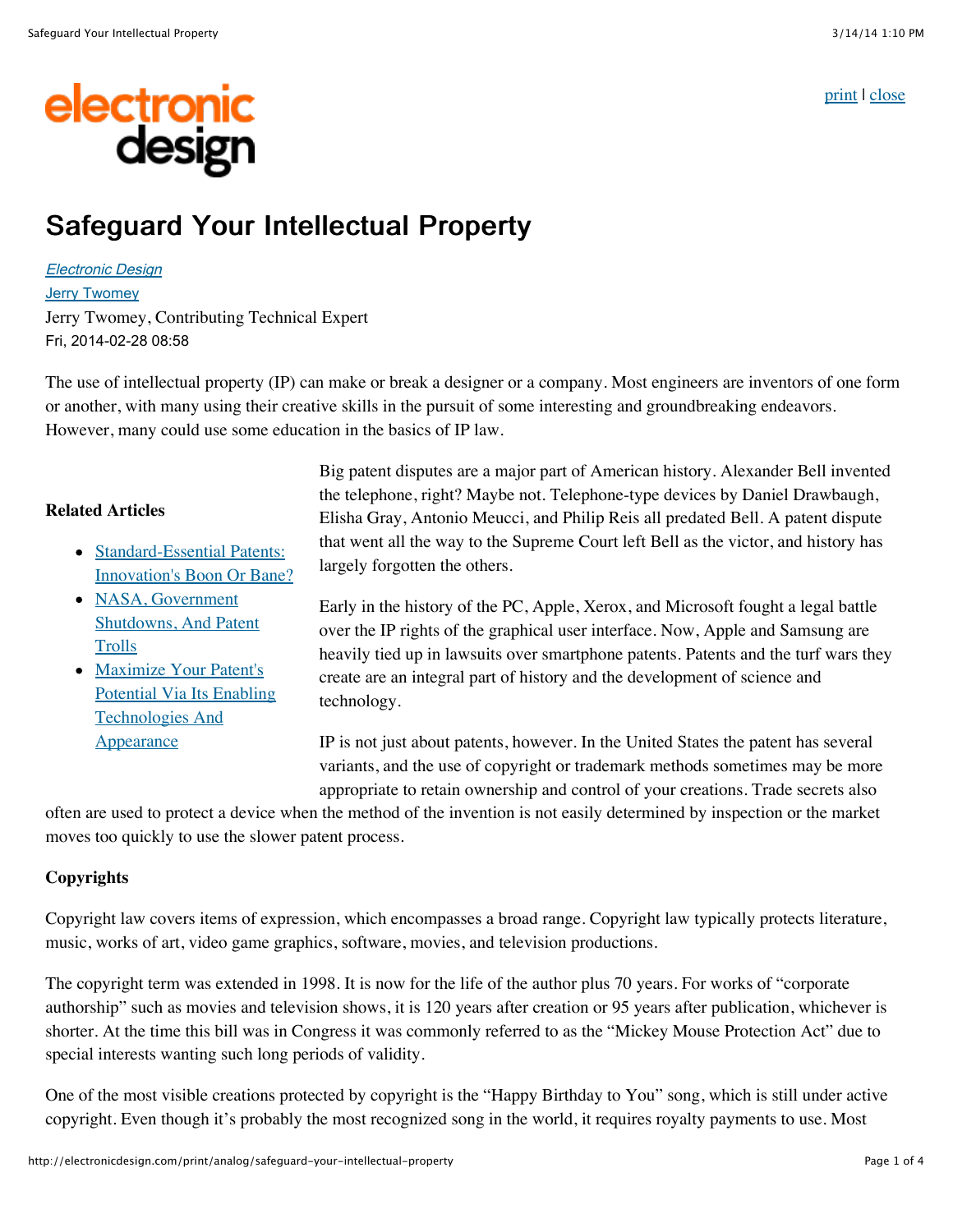television and movie productions avoid using the song, or expect to pay for it.

Copyrights associated with software, music, and other entertainment media suffer the most common violations. Free music download sites like Napster were shut down due to clear violation of copyright. After that, peer-to-peer file sharing blossomed. Although clearly they were violating copyright law, the violators were spread out and more difficult to find and prosecute. Today, bit torrent software makes the offender even more elusive by creating a distributed downloading protocol where the digital file has been broken up into smaller parts and distributed among multiple hosts. The legal system is still struggling with how to deal with some of these issues.

# **Trademarks**

Trademarks can be symbols, words, or phrases that are unique to a particular manufacturer's products. Company logos are considered trademarks, and tag lines associated with a company also would be covered under trademark law. Apple, Google, General Electric, and McDonald's have some of the most recognizable trademarks in the world. Taglines like "Got Milk," "Think Different," "We Try Harder," "Tastes Great Less Filling," and "Intel Inside" were all designed and promoted to quickly bring a product image to mind.

Trademarks do not expire, but loss of ownership can happen when the trademark is abandoned or becomes generic. Terms such as videotape, cellophane, aspirin, laundromat, and zipper were all trademarks at one time. The General Electric logo has been around since the 1890s, and "melts in your mouth not in your hands" has been in use since 1954. Trademarks can have timeless staying power.

# **Trade Secrets**

Trade secrets offer no legal protection, but are useful in several areas. If a technology is quickly developing or has a short life cycle, companies can hide its development and quickly launch it to successfully protect themselves. By the time an imitation is produced elsewhere, the product has largely run its life cycle. If the functionality of a device can't be easily determined by inspection, there is some IP protection there.

However, reverse engineering and knockoff copies makes this a risky path. Some notable trade secrets include Coca Cola's formula, Kentucky Fried Chicken's herbs and spices, WD-40's formulation, and the definition of the Google algorithm. In some cases, the trade secret is used as a marketing tool more than anything else. My reverse engineering of KFC's formulation has determined that salt and pepper are two of the 11 secret herbs and spices, so, only nine more to figure out and I can make fried chicken that's finger licking good.

# **Patentability**

For something to be patentable in the United States, it needs to meet certain criteria. First, the device must be new or novel in some aspect. Second, it needs to be useful in some form. Finally, it should not be obvious to someone skilled in the patent's area.

The new or novel requirement generally is satisfied through a prior art research process. A thorough prior art search can be a humbling experience due to the multitude of earlier efforts in some areas. The useful criteria is easily met, with many examples of devices of questionable utility clearing the requirement. (See USPTO US5443036, "Method of exercising a cat," as an example.<sup>1</sup>) Whether something is obvious or not can be argued, with many engineers having the perspective that something is obvious and not patentable. (See USPTO US 8519564 B2, "Multi-output power supply," for something most EEs would consider obvious.2)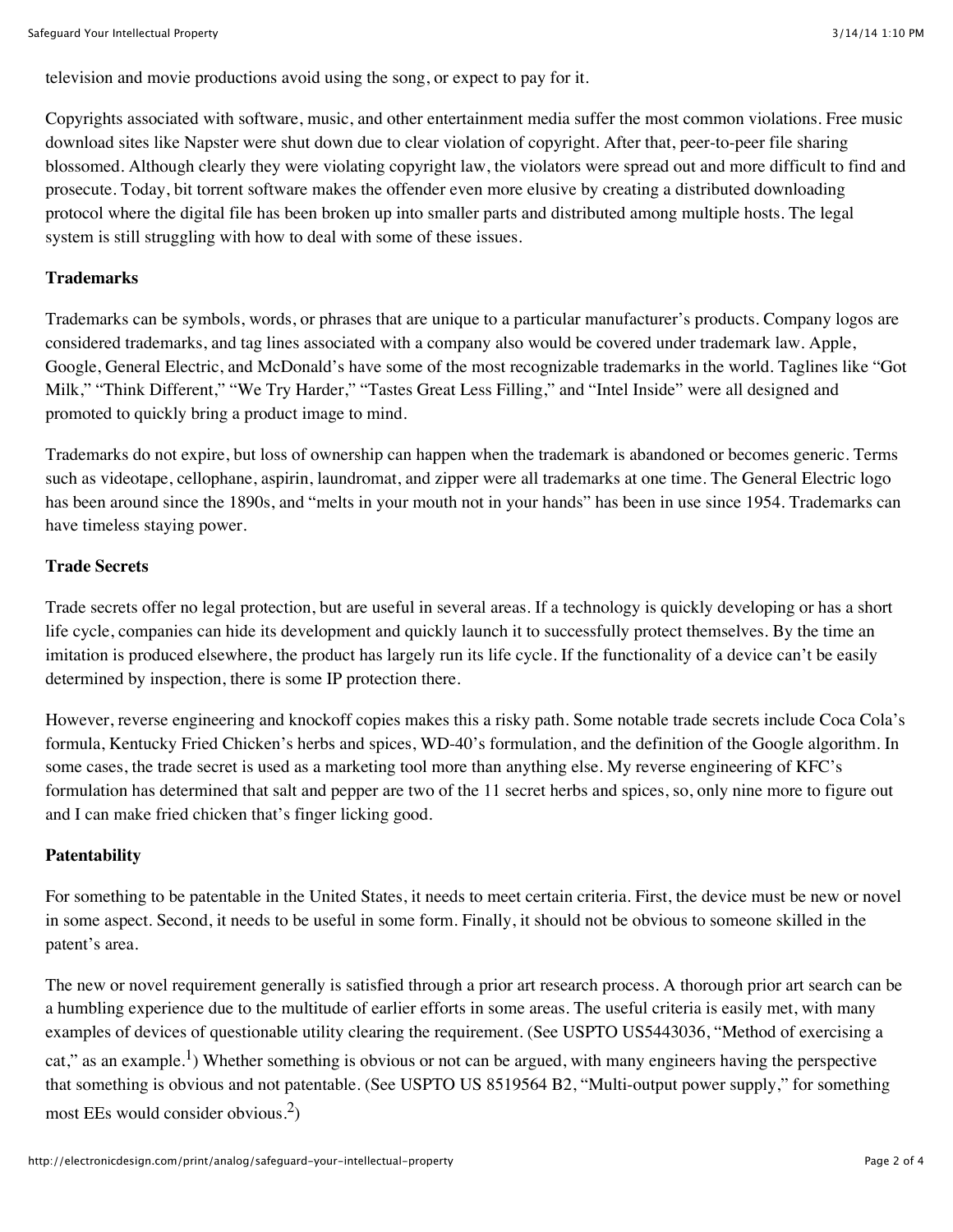The power supply patent is a good illustration of patents that do issue even when prior art exists. Often, the validity of a patent gets decided in a courtroom after it issues. The utility and non-obvious requirement are loosely interpreted, and the prior art requirement tends to be the most difficult requirement to meet.

#### **Different Types Of Patents**

Patents come in several major variants: design, utility, and plant patents.

The plant patent is probably of the least interest to EEs, although it is invaluable to those in agriculture. The United States Patent and Trademark Office (USPTO) started to recognize plant patents in 1930 due to legislation passed by Congress. Luther Burbank, a prominent plant breeder of the era, had developed hundreds of unique and useful plants, and a method to protect that form of IP did not exist.

Today, new plants created by genetic engineering generates a steady stream of plant patents. Genetically modified organisms (GMO) can be advantageous, although controversial. The plant patent provides coverage for 20 years from the filing date.

The design patent has a misleading name. A design patent protects the ornamental aspects, or appearance, of a device. Some examples of design patents would include the style and shape of an automobile, a particular style for sunglasses, or the shape and style of a necklace. You could not obtain a utility patent for a car, sunglasses, or a necklace due to the existence of prior art. Design patents are easy to get but also easy to circumvent with ornamental changes.

The design patent is valuable where the shape and appearance is an important part of the product. In the electronics arena, wearable technology is the latest thing, and design patents are issuing on items with a decorative aspect. Wearable technology is being meshed with jewelry, and the physical appearance is an important part of the product. Devices like the iPhone, where physical appearance is inherent to its marketing, also often are covered by design patents. The design patent provides 15 years of coverage from the date granted.

The utility patent is the general-purpose workhorse of our patent system. It is issued for the invention of a new and useful machine (electrical or mechanical), manufacturing method, material, or composition of matter. New variations or improvements upon prior inventions are a big part of this as well. The utility patent now has a term of 20 years from the date of filing.

#### **First To File And The Provisional Patent Application**

The America Invents Act of 2011 enacted a major change to patent law, namely the "first to file" instead of "first to invent" rule, which the United States used to operate under. Precedence of the inventor now falls to the first to file documents with the USPTO. A Provisional Patent Application (PPA) can be put together and filed with 24 hours of effort, so this is an easy rule to follow.

The PPA can be a very useful tool for the independent inventor. Typically, patent attorneys will advise you toward a full patent filing so they can then collect the \$10,000 to \$20,000 in legal fees for the application. However, the inventor can file a PPA. Filing fees are usually under \$200, and the invention date is legally established. You then have a year to determine whether the idea filed on has merit and is worth the additional expense to file a patent on. A full patent filing is within the skills of typical engineers if they choose to do so.

#### **Patent It Yourself?**